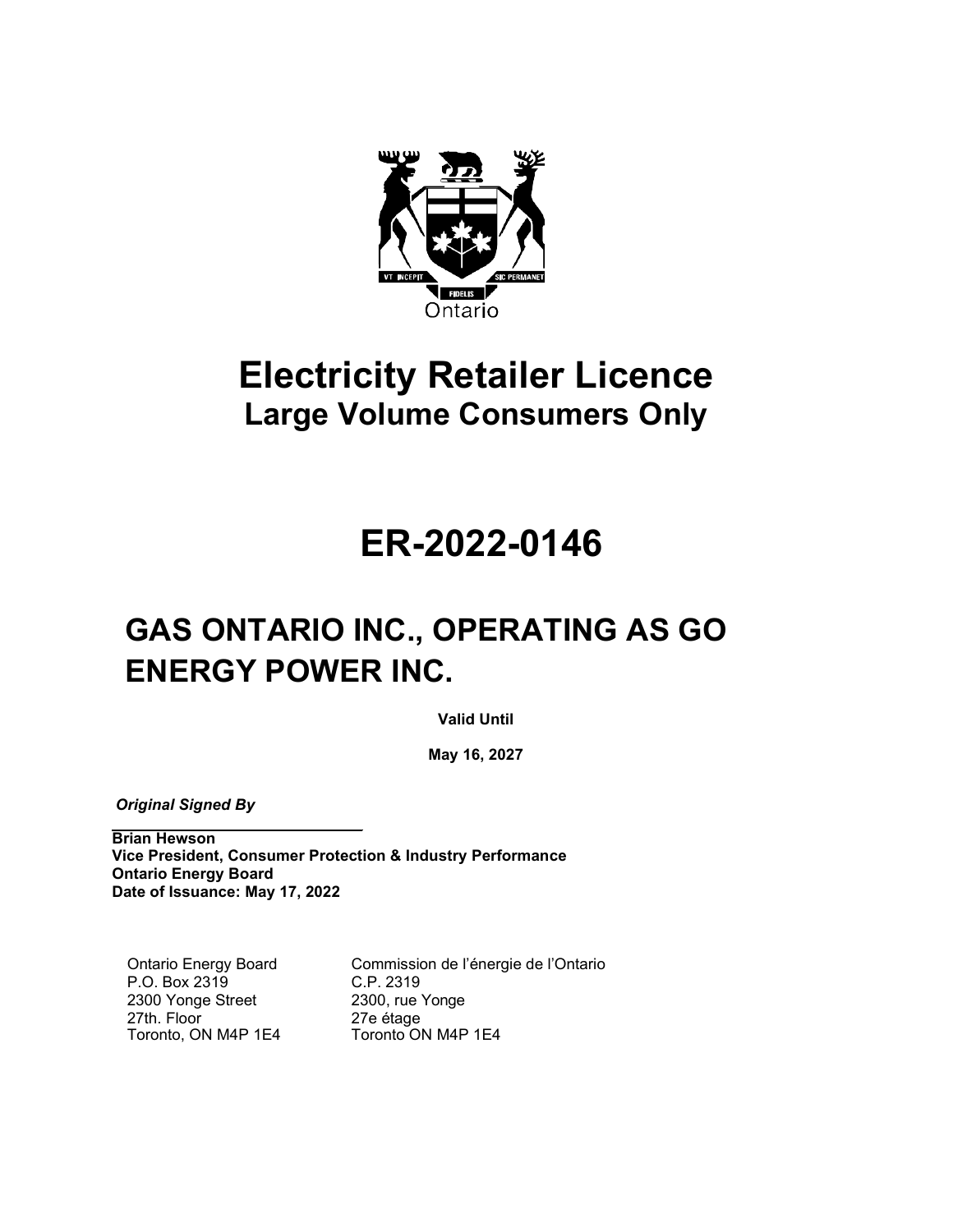|                | <b>Table of Contents</b>                                             | Page No. |
|----------------|----------------------------------------------------------------------|----------|
| 1              |                                                                      |          |
| $\overline{2}$ |                                                                      |          |
| 3              |                                                                      |          |
| 4              | Obligation to Comply with Legislation, Regulations and Market Rules4 |          |
| 5              |                                                                      |          |
| 6              |                                                                      |          |
| 7              |                                                                      |          |
| 8              |                                                                      |          |
| 9              |                                                                      |          |
| 10             |                                                                      |          |
| 11             |                                                                      |          |
| 12             |                                                                      |          |
|                |                                                                      |          |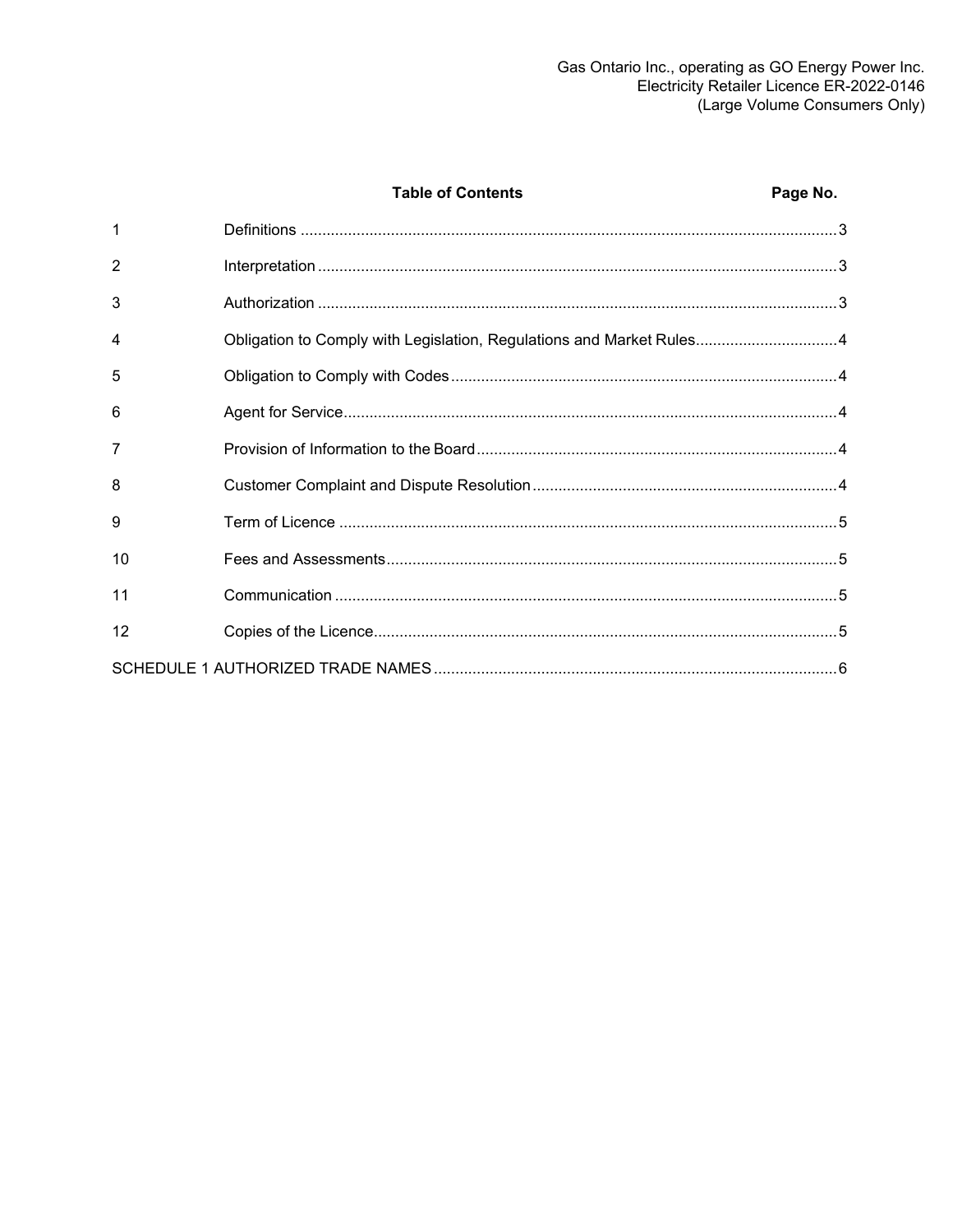#### <span id="page-2-0"></span>**1 Definitions**

In this Licence:

"**Act**" means the *Ontario Energy Board Act, 1998*, S.O. 1998, c. 15, Schedule B;

"**consumer**" means a person who uses, for the person's own consumption, electricity that the person did not generate;

"**Electricity Act**" means the *Electricity Act*, *1998*, S.O. 1998, c. 15, Schedule A;

"**Licensee**" means Gas Ontario Inc., operating as GO Energy Power Inc.

"**Market Rules**" means the rules made under section 32 of the Electricity

Act; and "**regulation**" means a regulation made under the Act or the

Electricity Act;

"**residential or small business consumer**" means a consumer who annually uses less than 150,000 kWh of electricity;

For the purpose of this Licence, the terms "retailer" and "retailing" do not apply to a Licensed Distribution Company fulfilling its obligations under section 29 of the Electricity Act.

#### <span id="page-2-1"></span>**2 Interpretation**

2.1 In this Licence, words and phrases shall have the meaning ascribed to them in the Act or the Electricity Act. Words or phrases importing the singular shall include the plural and vice versa. Headings are for convenience only and shall not affect the interpretation of this Licence. Any reference to a document or a provision of a document includes an amendment or supplement to, or a replacement of, that document or that provision of that document. In the computation of time under this Licence, where there is a reference to a number of days between two events, they shall be counted by excluding the day on which the first event happens and including the day on which the second event happens. Where the time for doing an act expires on a holiday, the act may be done on the next day that is not a holiday.

#### <span id="page-2-2"></span>**3 Authorization**

- 3.1 The Licensee is authorized, under Part V of the Act and subject to the terms and conditions set out in this Licence:
	- a) to sell or offer to sell electricity to a consumer who is not a residential or small business consumer;
	- b) to act as the agent or broker for a retailer with respect to the sale or offering for sale of electricity to a consumer who is not a residential or small business consumer; and
	- c) to act or offer to act as the agent or broker for a consumer with respect to the sale or offering for sale of electricity to a consumer who is not a residential or small business consumer.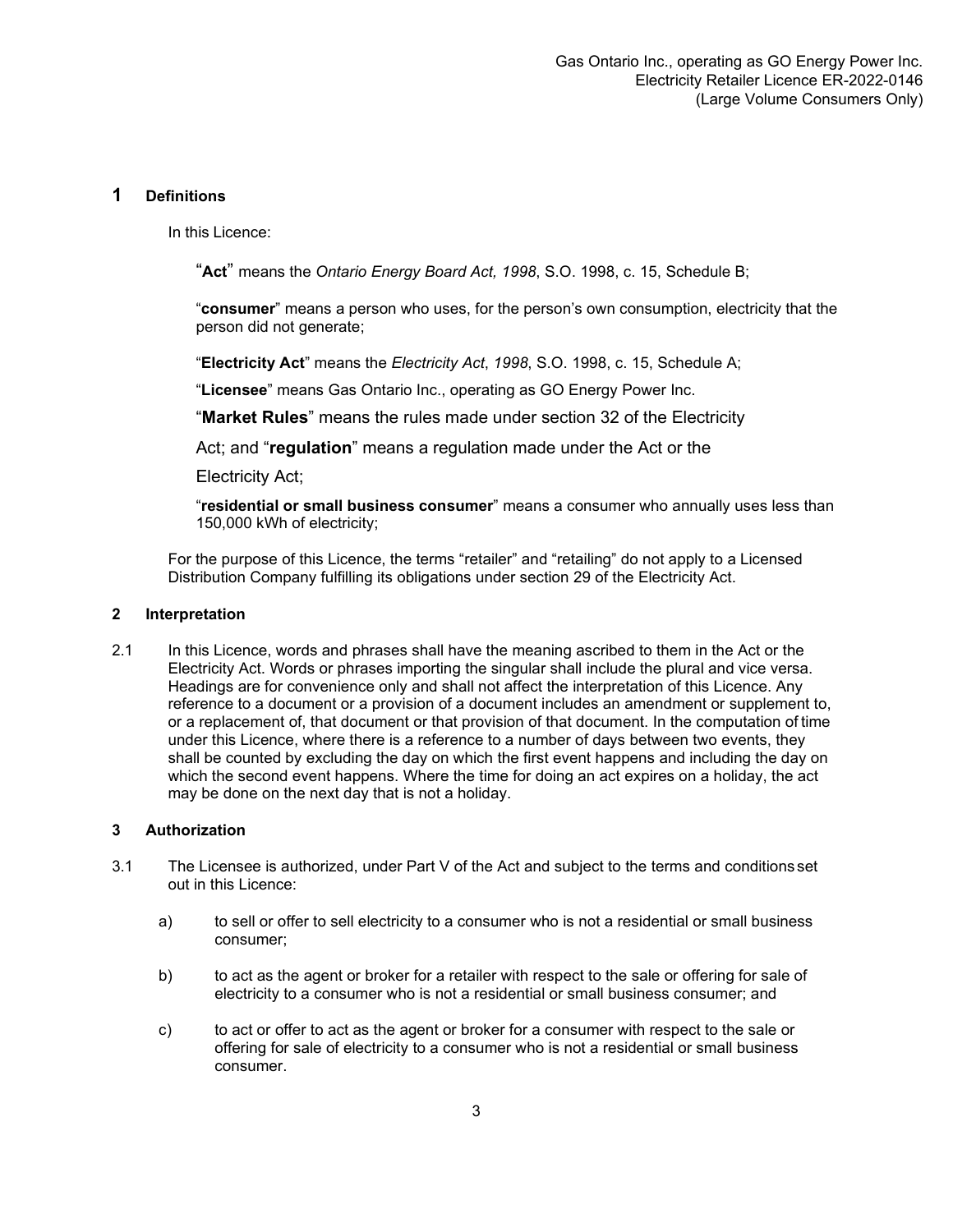3.2 The Licensee is authorized to conduct business in the name under which this Licence is issued, or any trade name(s) listed in Schedule 1.

#### <span id="page-3-0"></span>**4 Obligation to Comply with Legislation, Regulations and Market Rules**

- 4.1 The Licensee shall comply with all applicable provisions of the Act, the Electricity Act and regulations under these Acts, except where the Licensee has been exempted from such compliance by regulation.
- 4.2 The Licensee shall comply with all applicable Market Rules.

#### <span id="page-3-1"></span>**5 Obligation to Comply with Codes**

- 5.1 The Licensee shall at all times comply with the following Codes (collectively the "Codes") approved by the Board, except where the Licensee has been specifically exempted fromsuch compliance by the Board:
	- a) the Retail Settlement Code.
- 5.2 The Licensee shall:
	- a) make a copy of the Codes available for inspection by members of the public at its head office and regional offices during normal business hours; and
	- b) provide a copy of the Codes to any person who requests it. The Licensee may impose a fair and reasonable charge for the cost of providing copies.

#### <span id="page-3-2"></span>**6 Agent for Service**

6.1 If the Licensee does not have an office or other place of business in Ontario, the Licensee shall ensure the continuing appointment at all times of an individual who is a resident of Ontario and is at least 18 years old, or a corporation that has its head office or registered office in Ontario, as the Licensee's agent for service in Ontario on whom service of process, notices or other documentation may be made.

#### <span id="page-3-3"></span>**7 Provision of Information to the Board**

- 7.1 The Licensee shall maintain records of and provide, in the manner and form determined by the Board, such information as the Board may require from time to time.
- 7.2 Without limiting the generality of paragraph 8.1, the Licensee shall notify the Board of any material change in circumstances that adversely affects or is likely to adversely affect the business, operations or assets of the Licensee as soon as practicable, but in any event nomore than twenty (20) days past the date upon which such change occurs.

#### <span id="page-3-4"></span>**8 Customer Complaint and Dispute Resolution**

8.1 The Licensee shall participate in a consumer complaints resolution process selected by the Board.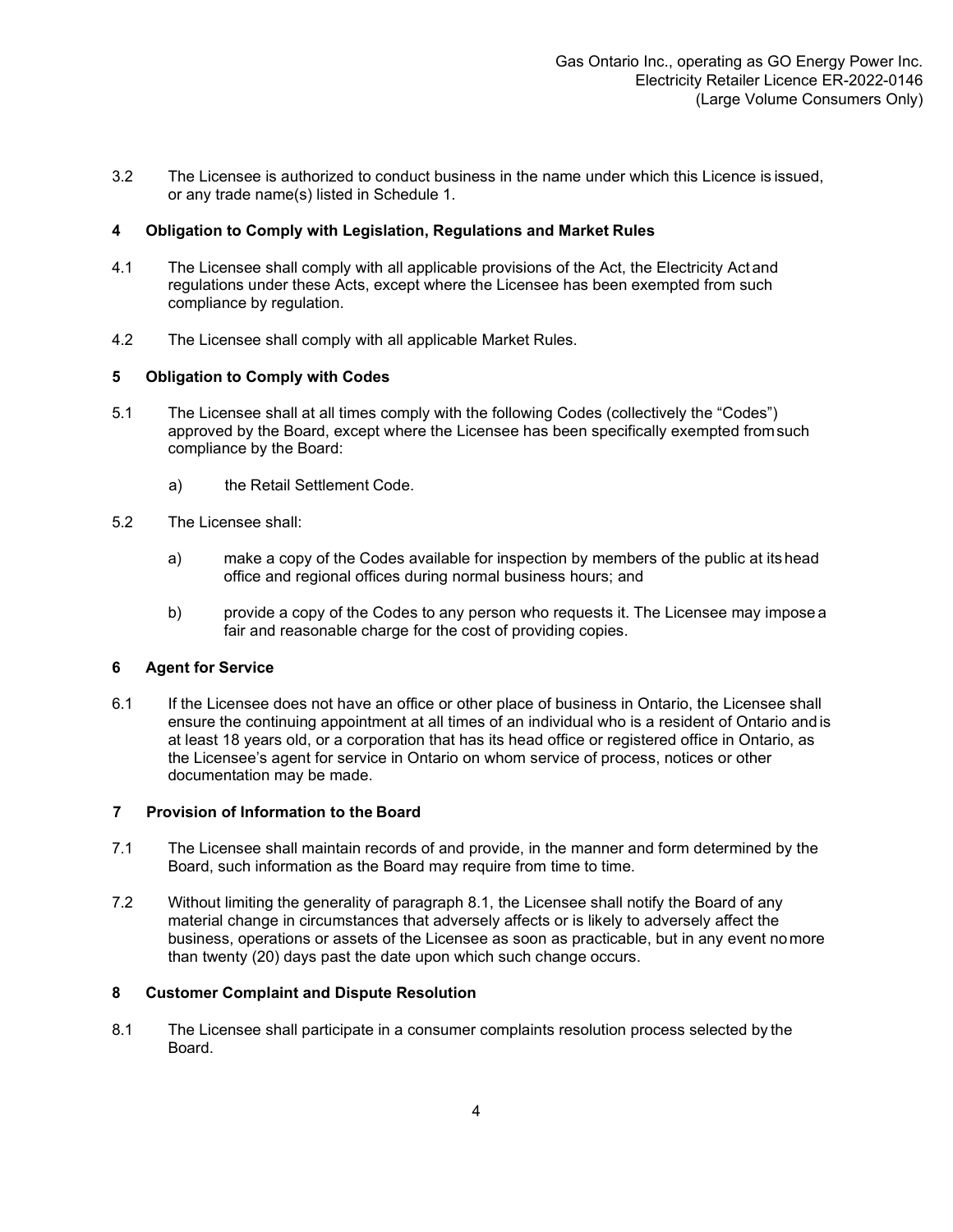#### <span id="page-4-0"></span>**9 Term of Licence**

9.1 This Licence shall take effect on May 17, 2022 and expire on May 16, 2027. The term of this Licence may be extended by the Board.

#### <span id="page-4-1"></span>**10 Fees and Assessments**

10.1 The Licensee shall pay all fees charged and amounts assessed by the Board.

#### <span id="page-4-2"></span>**11 Communication**

- 11.1 The Licensee shall designate a person that will act as a primary contact with the Board on matters related to this Licence. The Licensee shall notify the Board promptly should thecontact details change.
- 11.2 All official communication relating to this Licence shall be in writing.
- 11.3 All written communication is to be regarded as having been given by the sender and received by the addressee:
	- a) when delivered in person to the addressee by hand, by registered mail, or by courier;
	- b) ten (10) business days after the date of posting if the communication is sent by regular mail; or
	- c) when received by facsimile transmission by the addressee, according to the sender=s transmission report.

#### <span id="page-4-3"></span>**12 Copies of the Licence**

- 12.1 The Licensee shall:
	- a) make a copy of this Licence available for inspection by members of the public at its head office and regional offices during normal business hours; and
	- b) provide a copy of this Licence to any person who requests it. The Licensee may impose a fair and reasonable charge for the cost of providing copies.